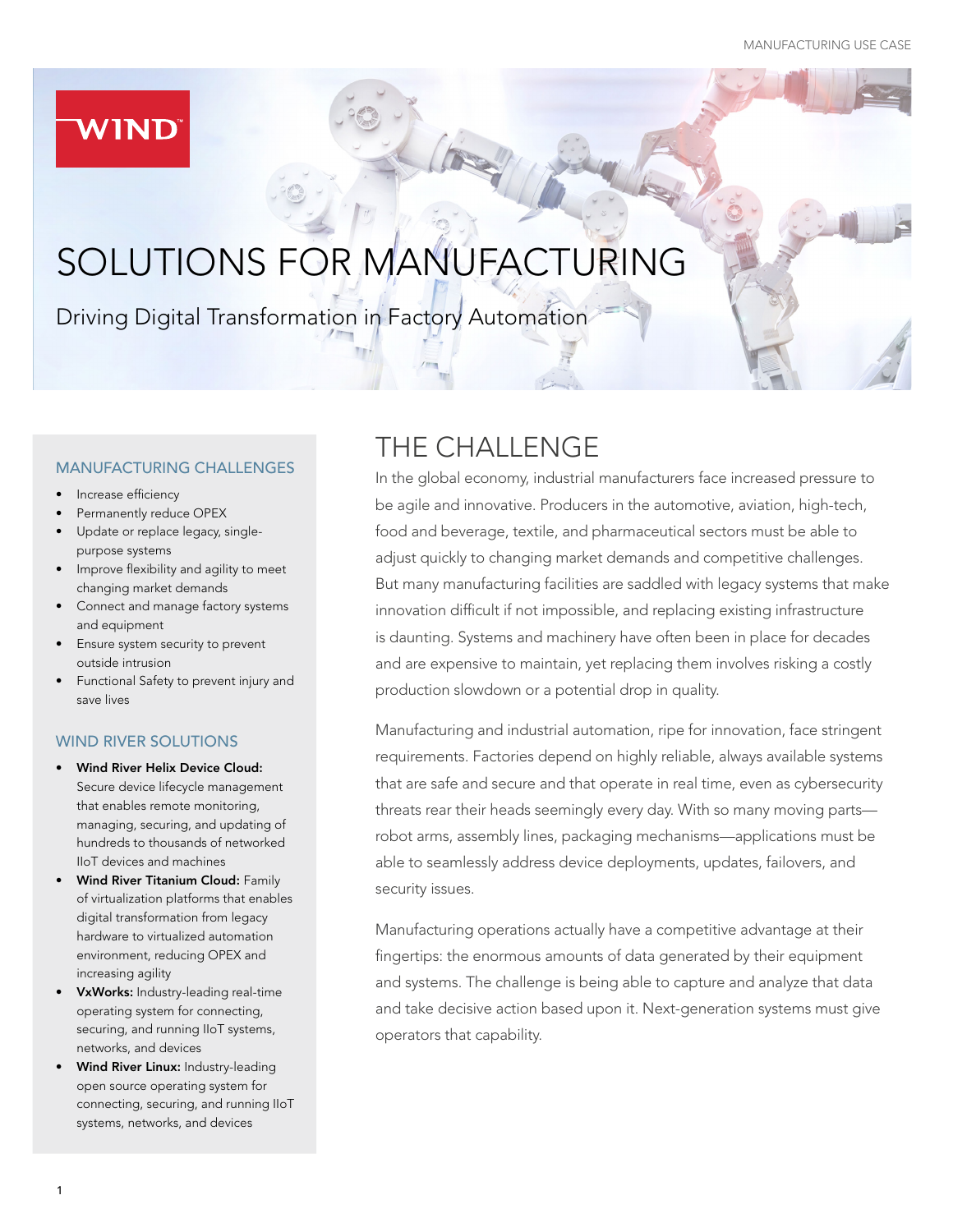# THE SOLUTION

A combination of Industrial Internet of Things (IIoT) technologies and software-defined architecture (SDA) from Wind River® is enabling manufacturers around the world to centralize and virtualize their industrial control systems, ushering in a new era of flexibility and innovation. With a virtualized compute environment, operators can move beyond the constraints of legacy systems and fully optimize their operations. The use of open standards allows producers to permanently reduce OPEX by using commercial off-the-shelf (COTS) hardware rather than maintaining a customized infrastructure. Updates can take place instantly and remotely, via software that allows for seamless device failover.

Wind River delivers a comprehensive set of solutions from cloud to device that enable manufacturers to accelerate the digital transformation of factory floors and start to reap the benefits quickly. The following solutions can be integrated into a COTS infrastructure solution or combined into a comprehensive solution:

- Wind River Helix™ Device Cloud
- Wind River Titanium Control
- VxWorks®
- Wind River Linux



Discover how these Wind River solutions can drive digital transformation for your manufacturing business and facilities.

#### Wind River Helix Device Cloud

Device Cloud is the IoT device management platform that enables you to implement and operate a truly connected factory, reducing the complexity of managing a large-scale device deployment. Operators can monitor, manage, service, and update the devices that control factory equipment, remotely and securely. Industrial manufacturers can use Device Cloud to collect and integrate data from any number of devices, machines, and systems, enabling you to track device status and content, diagnose problems remotely, and proactively determine when updates are needed.

- Avoid costly downtime: Device Cloud helps keep operations humming smoothly by immediately alerting operators to any issues with tools for remote diagnosis and repair.
- Enable predictive maintenance: Sensors on equipment can tell operators when a machine is showing signs of wear or is in need of repair, eliminating the need for routine preventive maintenance that requires equipment shutdown.
- Leverage device data: Device Cloud can collect and aggregate equipment data to give managers insights for making operational decisions and finding opportunities to improve efficiency.
- **Support security:** Device Cloud enables system operators to monitor devices and their communications for vulnerabilities and securely deliver software patches and upgrades at scale to mitigate threats.
- Facilitate scalability: The system supports upgrading new devices when they are first activated in the field and pushing out new updates as they are released through the Device Cloud console.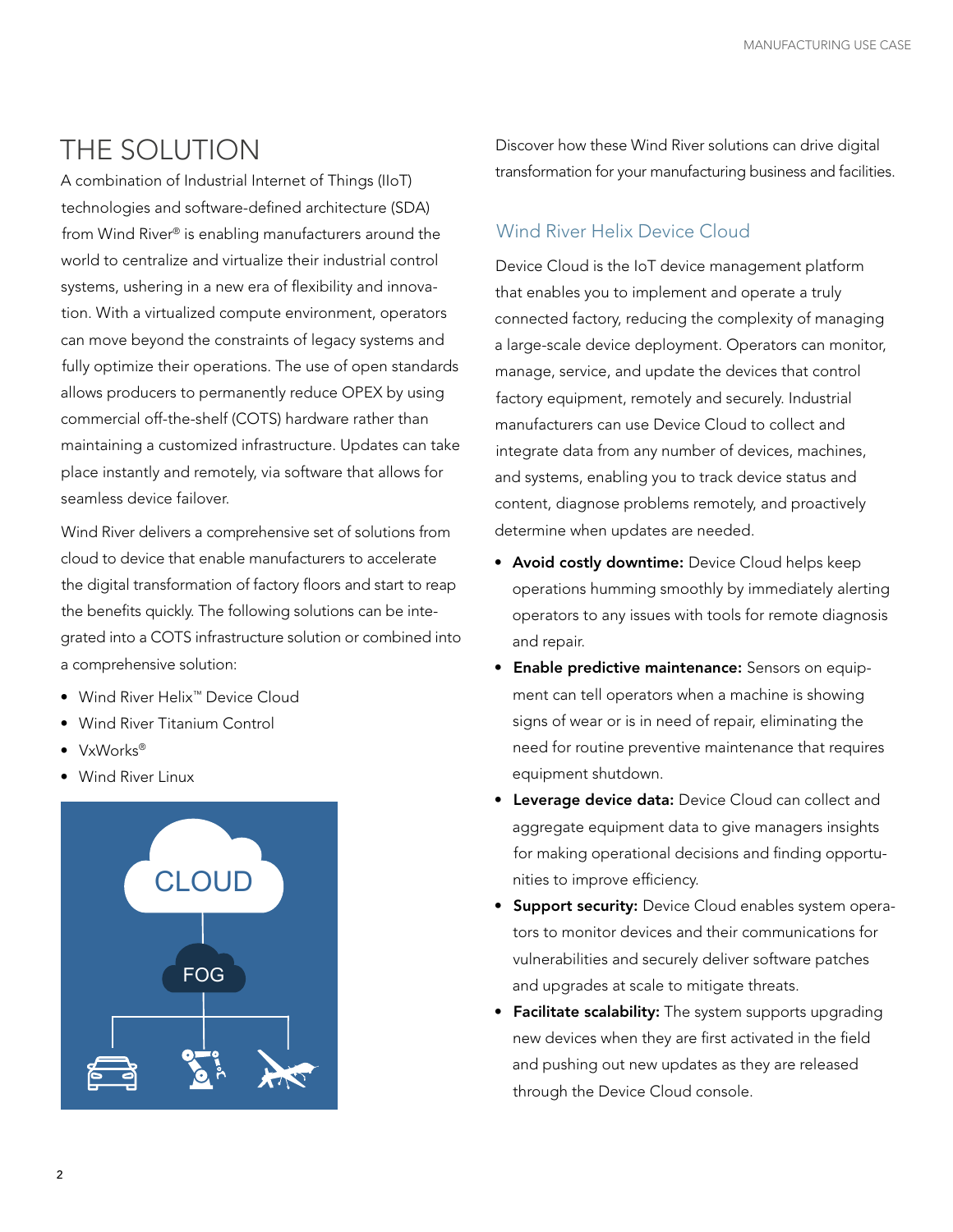### Wind River Titanium Control

With Titanium Control, the future of industrial automation has arrived. Part of our Wind River Titanium Cloud™ virtualization platform, Titanium Control is an ultrareliable, on-premise cloud infrastructure platform that delivers the uptime and performance needed for industrial applications and control services at any scale. Automation hardware such as distributed control systems (DCSes) and programmable logic controllers (PLCs) become 100% digital representations, bringing unprecedented flexibility and reducing OPEX dramatically.

Titanium Control's open architecture gives you the flexibility to:

- Accelerate deployment by eliminating the need to integrate, test, and document multiple technology components from different vendors.
- Incorporate components from multiple sources and avoid vendor lock-in.
- Replace components quickly without affecting other areas of operation.
- Take advantage of technological innovations as they become available.
- Adjust quickly to changing market demands.

By virtually any measure, Titanium Control delivers the results you demand:

- Uncompromising reliability: Titanium Control meets and often outperforms legacy system standards for reliability, uptime, and low latency. When operational processes must not fail, Titanium Control ensures that your services run when, where, and how they need to, always.
- Cost reduction: Titanium Control lowers the cost of deployment, repair, and replacement compared to legacy systems and equipment and further reduces costs by allowing the use of standard, off-the-shelf servers.

**• Security:** An extensive, built-in, fully integrated and multi-layered security framework protects your systems against network-borne threats.

### Operating Systems

Wind River was a pioneer and is still the market leader in real-time operating systems for embedded and networked devices. Today, we offer a choice of solutions:

- VxWorks is the world's most widely deployed real-time operating system, powering some two billion devices. It delivers unrivaled deterministic performance and sets the standard for a scalable, future-proof, safe, and secure operating environment for connected devices in IIoT. Key features are:
	- A proven real-time operating system: VxWorks is proven in mission-critical applications, where security is paramount.
	- Security: Best-in-class, pre-integrated security functionality throughout the VxWorks product line includes foundational security capabilities for devices, while Security Profile for VxWorks brings enhanced device, communication, and management security.
	- Safety-critical certification support: Wind River VxWorks Cert Platform provides a COTS solution for functional safety applications that must be certified to IEC 61508.
	- Multi-core capabilities: With virtual machines, you can consolidate your core safety-certified and non-safe code on a single VxWorks real-time hosting safety platform.
	- Integrated virtualization: Virtualization Profile for VxWorks integrates a real-time embedded, Type 1 hypervisor with support for virtual machines into the VxWorks core for consolidation of multiple standalone hardware platforms onto a single multi-core platform.